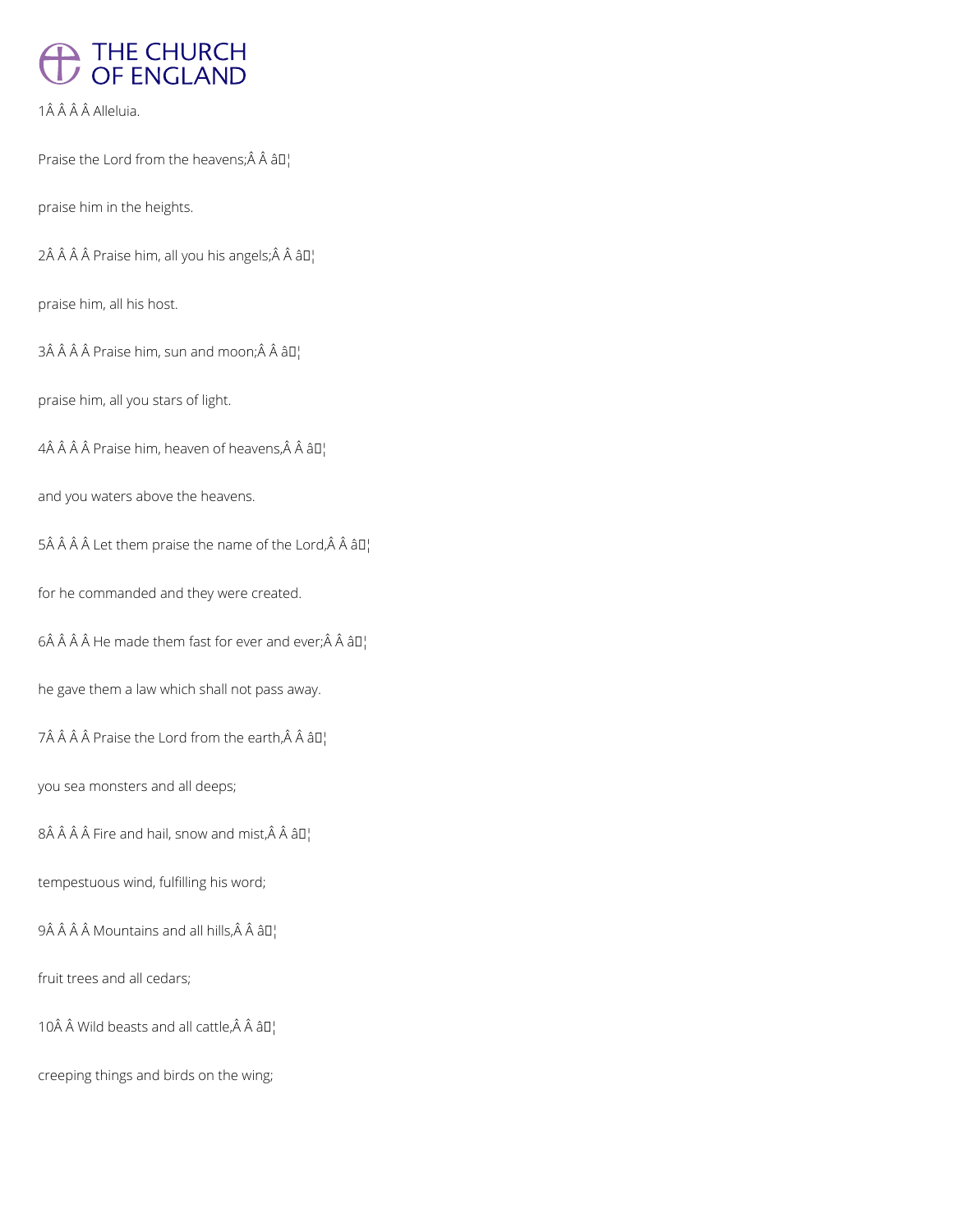11 $\hat{A}$  Kings of the earth and  $\hat{a}$  T<sup>M</sup> peoples,  $\hat{A}$   $\hat{A}$ 

princes and all rulers of the world;

12Â Â Young men and women,

 $\hat{A}$   $\hat{A}$   $\hat{A}$   $\hat{A}$  old and young  $\hat{a}$ t $\hat{b}$ gether;  $\hat{A}$   $\hat{A}$ 

let them praise the name of the Lord.

13 $\hat{A}$   $\hat{A}$  For his name only art lexalted,  $\hat{A}$   $\hat{A}$ 

his splendour above earth and heaven.

14Â Â He has raised up the horn of his people

 $\hat{A}$   $\hat{A}$   $\hat{A}$  and praise for all his farm the servants,  $\hat{A}$   $\hat{A}$ 

the children of Israel, a people who are near him.

Â Â Â Alleluia.

#### Â

Common Worship: Services and Prayers for the Church of England, material from which is inc is copyrighth  $\hat{\mathbb{A}}$  @Archbishops' 2CO of Ouncard publish by House Publishing

#### Copy to clipboard

### Related Resources

Texts and Resources for A Service of the Word

Main Volume

Image not found or type unknown

[Buy the Book](https://www.chpublishing.co.uk/books/9780715120002/common-worship-main-volume-hardback-black)